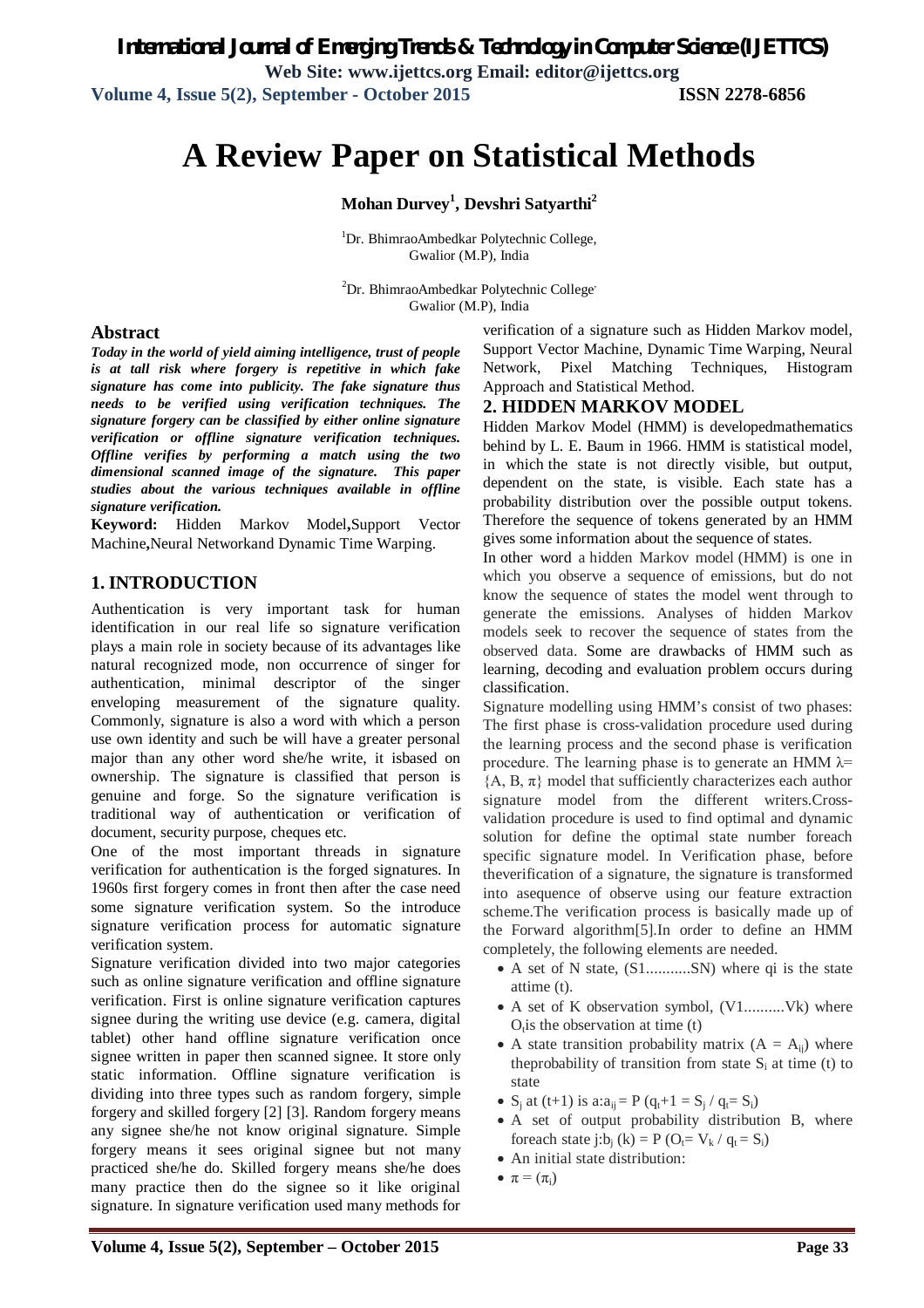**Volume 4, Issue 5(2), September - October 2015 ISSN 2278-6856**

Where,

$$
\pi p = P (q_i = S_i)
$$

In discrete models, two factors are important .The first is the number of states to be used and second is the number of transitions among these states. The number of states depends on the signature length hand the best results in terms of learning probability[4].

**YaregalAssabie***et al.* [8] based on two approaches for Amharic word recognition in unconstrained handwritten text using HHHs. First approach is builds word models from concatenated features of constituent charters and second method HMM. It is used hierarchy classification for feature deign. In both case the feature s used for training and recognition are a set of primitive strokes and their spatial relationships. It make synthetic dataset of handwritten Amharic document is composed form 177 writers and total of 307 pages were collected. The result expose that feature level concatenation method is more consistent in comparison to HMM-level concatenation technique on the basis of quality and varying sizes of training and test data.

**Robert Sabourin***et al.* [29] solve the problem of limited amount of genuine signature samples is addressed by designing a hybrid off-line SV system based on the dynamic selection of generative– discriminative ensembles. It design the generative stage, multiple discrete left-to-right HMMs are trained using a different number of states and code book sizes and allow the system to learn signatures at different levels of perception. In verification, a new dynamic selection strategy based on the K-nearest-oracles (KNORA) algorithm and on Output Profiles selects the most accurate EoCsto classify a given input signature. This SV system is suitable for increment all earning of new signature samples. It is experiment done on two database (Brazilian SV database and GPDS database) apply two scenarios is investigated abundant data and sparse data. It also used five different methods for verification.

Sabri A. Mahmoud et al. [30]present the paper on KHATT database using structural/syntactic classifier and updating our results of HMM classifier using 6712 extracted lines of KHATT database. It use statistical feature for feature extraction. It gives 46.13% accuracy.

**Dr. S. Adebayo Daramola***et al.* [31] proposed combination of DCT signature features and HMM are incorporated to develop a robust model framework and signature classification algorithm. It gives recognition performance of the system is 99.2%.

**K. N. Pushpalatha***et al.* [32]proposedOffline Signature Verification with Random and Skilled Forgery Detection Using Polar Domain Features and Multi Stage Classification-Regression Model. It used random and zernika moment for verification and also take statistical feature. It uses synthetic database 50 samples each from 100 users. It used 1000 signature give FAR is 0.001% and FRR is 0.05%.

**Carlos M. Travieso***et al.* [40] the proposal is based on the use of Cepstral coefficients that are transformed by a Hidden MarkovModels (HMM) to be finally classified by Support Vector Machines (SVM). So, this approach uses information from ECG and gives a new point of view regarding the usage of an HMM kernel.It givesmeanaccuracy of 99.2% and use SVUH/UCB sleep apnea Database gives achieved accuracies99.11% and 99.12%, respectively.

### **3. SUPPORT VECTOR MACHINE**

Support Vector Machine (SVM), the algorithm was invented by Vladimir Vapnik and the current standard incarnation was proposed by Corinna Cortes and Vladimir Vapnik. SVM classifier derived from statistical learning process, in which two advantages of SVM when used for image classification problems such as first is ability to work with high dimension data and anther is high generalization performance without the need to add a priori knowledge. SVM not solve to find an optimal hyper plane, find correct classify data pint by separating the points of two classes as much as possible.

In machine learning, support vector machines (SVM) are supervised learning models with associated learning algorithms that analyze data and recognize patterns, used for classification and regression analysis. SVM designed to divided a set of training images into two different classes  $(x_1,y_1),(x_2,y_2)$ ...... $(x_n,y_n)$  where  $x_i \mathbb{R}^d$ , d-dimensional feature space and  $y_i$  in  $\{-1, +1\}$ class label with i=1....n. SVM builds the optimal separating hyper planes based on a kernel function (k). SVM produce very accurate classifiers and less over fitting, robust to noise. But it some drawback that is: svm is a binary classifier. To do a multi-class classification, pair-wise classifications can be used (one class against all others, for all classes) and its computationally expensive, thus runs slow. The problem is svm solve to find an optimal hyper plan that correctly classifies data points by separating the points of two classes as much as possible [7].

**Frias-Martinez** *et al***. [7]** Proposed paper based on support vector machines is compared its performance with its traditional classification method is known as multilayer perceptrons (MLP). A signature recognition system is categorized into two factors: representation and matching. For the testing and training set, two representations of each signature are obtained, one is using the bitmap of the image and anther one that uses a set of charterstic or feature of the signature. For the classification are used global geometric characteristics and Moment based characteristics. It used java NNS (Java Neural Network Simulator. In SVM comparing the training time of the bitmap approach with the characteristic approach for the range of STD where the optimal values are obtained. In testing process characteristic approach compare 33.5 with the 28.8 response time of the bitmap approach for misclassified signature. In MLP both approaches produced a very similar classification rate is 45% correct classification rate and bitmap feature vector a 46.8% correct classification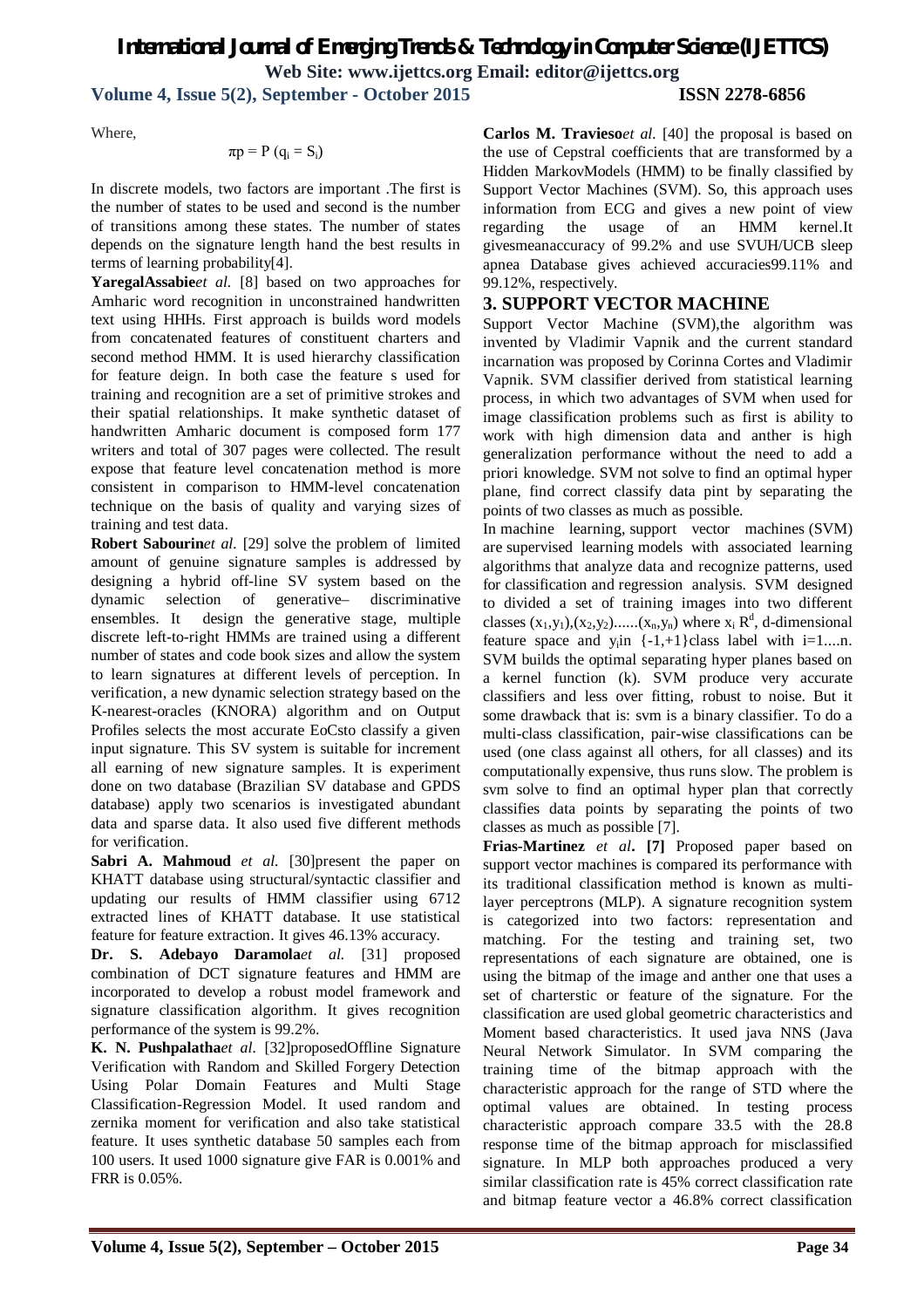**Volume 4, Issue 5(2), September - October 2015 ISSN 2278-6856**

rate. So the summary SVM is 20%increment recognition rate.

**Olivier Chapelle***et al.* [9] Proposed on introduced SVM using high dimensional histograms for image classification problems. Some major drawbacks of this representation are its large size and its lack of invariance with respect to translations. Feature extract by global and low level feature. The color histogram technique is a very simple and low-level method. For a color space, it works on the hue-saturation-value (HSV) space, which is in bisection with the red–green–blue (RGB) space. The Corel stock photo collection consists of a set of photographs. SVM kernels workwith two Corel tasks, namely Corel14 and Corel7. In the cases of the RBF kernels, the values were selected heuristically. RBF kernels reduce the Gaussian RBF error rate from around 30% down to 15– 20%. It compares the kernel design with input remapping and show that non-Gaussian RBF kernels with exponential decay rates that are less than quadratic can lead to remarkable SVM. Error rates as low as 11% for the classification of 14 Corel categories and 16% for a more generic set of objects.

**Le Hoang Thai** *et al.* [10] in this paper work on image classification using SVM and ANN. The k-NN classifier, a conventional non-parametric, calculates the distance between the feature vector of the input image (unknown class image) and the feature vector of training image dataset**.**There are various types of features for image classification's aim as follow: color and shape features, statistical features of pixels, and transform coefficient features. this paper is combining two areas are ANN and SVM applying for image classification after that it convert into novel combination model. This feature vector is the input of ANN for image classification based on a subspace. In this paper, SVM and ANN are used to identify optimal weights.SVM need to be trained first, the parameter of SVM is adjusted to suitable for the training data in the specific problem.The training dataset contains 322 matrixes of images of Roman numerals. The average classification rate is 86%.

**Xiaojun Wang** *et al.* **[**11] proposed a different image denoising approach for snowing model which is stable and reliable over a wider range of noise distributions. Snowing model is iteratively smooth the various image noises while preserving the important image structures such as edges and lines.The LS-SVM works on Gaussian noise while the weighted LS-SVM works on the outliers and non-Gaussian noise. An adaptive weighted least squares support vector machine (LS-SVM) is proposed to realize the snowing model. To solve a nonlinear problem in the original space, the support vector machine (SVM) is applied to map the data into a higher dimensional space (possibly of infinite dimension) and the task is more tractable.In the natural snowing process, the snow deposits adaptively on the ground surface.It can obtain a robust estimate based upon the proposed LS-SVM solutions using an iteratively reweighting approach.The snowing approach performs relatively well in the presence of bipolar impulse noise (Type I).The Bi-Shrink approach

is even in cases of high noise level.The RKHS method performs better than the snowing method in case of bipolar impulse noise (Type I) with high level noise.Compared with BM3D and RKHS, the snowing method provides similar performance in terms of PSNR and gives some better visually quality. This contra the high performance of the adaptive weighted LS-SVM applied in the proposed snowing method.

**SubhransuMaji***et al.* [38] introduce novel features based on multi-level histograms of oriented edge energy and present experiments on various detection datasets.It present an algorithm for IKSVM classification with time complexity O(n logm) and space complexity O(mn). It used INRIA datasetan approximate IKSVM classifier based on these features has the current best performance, with a miss rate 13% lower at 10−6 False Positive Per Window than the linear SVM detector of Dalal&Triggs.

#### **4. DYNAMIC TIME WARPING**

In time series analysis, dynamic time warping (DTW) is an algorithm for measuring similarity between two temporal sequences which may contrast in time or speed. For example, similarities in walking patterns could be detected using DTW, even if one person was walking faster than the other, or if there were accelerations and decelerations during the course of an observation. DTW has been applied to temporal sequences of video, audio and graphics data — indeed, any data which can be turned into a linear sequence can be analyzed with DTW. In other words say DTW is a method that calculates an optimal match between two given sequences (e.g. time series) with certain restrictions. The sequences are "warped" on in the time dimension to determine a measure of their similarity independent of certain nonlinear variations in the time dimension [12].

**InanGüler***et al.*[13] based on different approaches of offline signature verification using optimal DTW algorithm. It is mainly deal with parametric approaches. It is used MCYT bimodal database and result perform by performance measure based on signature similarity is nearly 80.05%.

**PiyushShanker***et al.* [14] based on Dynamic Time Warping Algorithm for signature verification system. The effectiveness of two types of pre-processing techniques was investigated – Maximum Length Vertical Projection method (MLVP) and Minimum Length Horizontal Projection method (MLHP).In the DTW algorithm to find an optimal match among two sequences of feature vectors and modified DTW algorithm for automated signature verification. Classification based on threshold. In the training phase, the thresholds on the dissimilarity measures for each of the signatures are computed. On threshold value is 1.88 to distinguish casual forgery and original sign about EER is 2% and skilled forgery detection accuracy is about 65%.

**HemantaSaikia***et al.* [15] it a survey paper on various approaches and issues related to offline signature verification systems**.** Type of operations in Pre-processing, Feature Extraction and Classification depend on the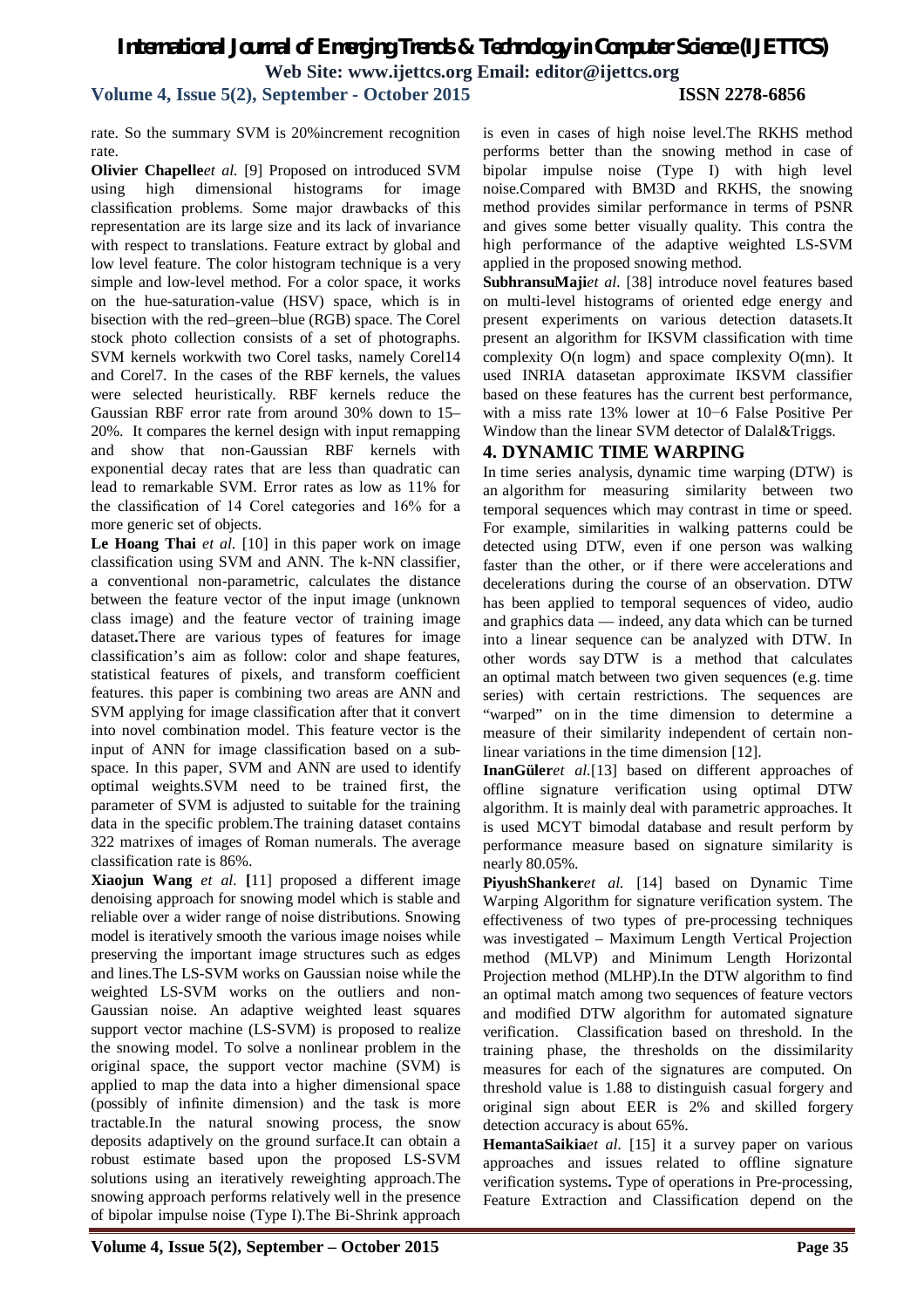#### **Volume 4, Issue 5(2), September - October 2015 ISSN 2278-6856**

signature pattern. Features extracted for off-line signature verification can be broadly divided into three main categories: Global, local and geometric features. The major approaches to off-line signature verification Systems for classification are the Template Matching approach, Statistical approach, Structural or Syntactic approach, Spectrum Analysis approach and Neural Networks approach. Signature verification occur some issues and also two major problems. Some general characteristics of genuine signatures and forgeries are: Enlargement of characters, Tendency of curves to become angles, retouching, retouching, hesitation, punctuation, differing pressure, sudden endings, etc. A human expert is able to identify skilled forgeries with an error rate of 1%.The major problem associated with signature verification is the availability of limited data.

**Se-Hoon Kim** et al. [16] based on Off-Line Verification System of the Handwrite Signature or Text, Using a Dynamic Programming. In which calculate the similarity of signatures. It works both charter and word. Statistical feature extract by using labelling algorithm of projection profile after apply DTW is to use a dynamic programming to calculate similarity, then analyse features by calculate mean and covariance matrix another feature analyse then the Mahalanobis distance it calculating similarity. It is give very better result as compare other.

**Jayadevan R, et al. [17]**based on DTW is used to segment the signature into a fixed number of components and computes a component-wise dissimilarity measure. It used static hand print signature using DTW. Statistical feature extract feature. DWT is used for matching similarity by calculate different cost. The total dissimilarity between the vectors is proposed as a product of the area and the different cost. This is based on dynamic programming. The matching between the two vectors is done and a path is found using a rectangular grid is open and close boundary. It is work on GPSD database. It calculates score of the database find FAR, FRR, EER and TER. It minimise TER of 44.07% of proposed work.

#### **5. NEURAL NETWORK**

In machine learning and related fields, artificial neural networks (ANNs) are computational models inspired by an animal's central nervous systems (in particular the brain) which is capable of machine learning as well as pattern recognition. Artificial neural networks are generally presented as systems of interconnected "neurons" which can compute values from inputs.

For example, a neural network for handwriting recognition is defined by a set of input neurons which may be activated by the pixels of an input image. After being weighted and transformed by a function (determined by the network's designer), the activations of these neurons are then passed on to other neurons. This process is repeated until finally, an output neuron is activated [18].

**Ali Karouni***et al.* [19] Based on offline signature verification by a series of simple shape based geometric features recognition usingNeural Networks. It used geometrical feature based on the shape and dimensions

such as area, centre of gravity, eccentricity, kurtosis and skewness.ANN trained and creates a given input/ target data training pattern. It is use 100 signature for test, and fixed threshold of 90% a FAR of 1.6% and a FRR of 3%. If it selects a high threshold variance then the FRR is reduced but at the same time the FAR also increases and vice-versa. It is achieved 93% in classification.

**BenceKovari***et. al.* [20] it measure physiological features of a person using normal distribution N ( $\mu_i$   $\sigma_i^2$ ) and calculateaccuracy of the system. It uses Baselines and Loops for verification process and also take fourteen shape descriptors for calculated during feature extraction process(perimeter, area, form factor, maximum diameter, maximum diameter angle, roundness, inscribed circle diameter, extent, compactness, bounding circle, moment axis angle, convexity, solidity, and aspect ratio) and it classification process used multiple feature properties ( normal distribution of feature properties of original signatures, Distribution of feature properties in forged signatures, Notation, Separation of original and forged features properties , Single feature property, Multiple feature properties) with the help of different test therefore baseline use Shapiro-Wilk test and Lilliefors test, also loops use Shapiro-Wilk test and Lilliefors test . It is perform on low sample sizes.So if the first value of baselines were absent, the normality tests failed in 20% in the case of Shapiro-Wilk test and in 22% of the case in Lilliefors test. Visual inspection gives that 90% of the errors determine.

**M.Taylan Das** et al. [21] proposed SV tool box with a new algorithm for PSO-NN Application, feature extraction method used for distinctive feature of handwritten signature for new division technique then applied automatic apply statistical feature calculate, then apply PSO algorithm for the learning process and compare by traditional MDF with new MDF-CTLSF (centroid, tri-surface, length,six-fold-surface and best fit feature). It used GPDS database 44 sample, 20 for training, 4 for testing. Its compute verification rate for RBP is 88.64% with 1.16% error rate using a single NN. In second one is the RBF 88.77% verification rate and 1.22% error rate.

**Meenu Bhatia***et al.*[22] Presents a method of off line handwritten signature verification using neural network approach. The method uses features extracted from preprocessed signature images. The extracted features are used to train a neural network using error back propagation training algorithm. The network could classify all genuine and forged signatures correctly. When the network was presented with signature samples from database different than the ones used in training phase, out of 600 such signatures (300 genuine and 300 forged) it could recognize 596 signatures correctly. Hence, the correct classification rate of the system is 98.66% in generalization. Our recognition system exhibited 100% success rate by identifying correctly all the signatures that it was trained for. However, it exhibited poor performance when it was presented with signatures that it was not trained for earlier.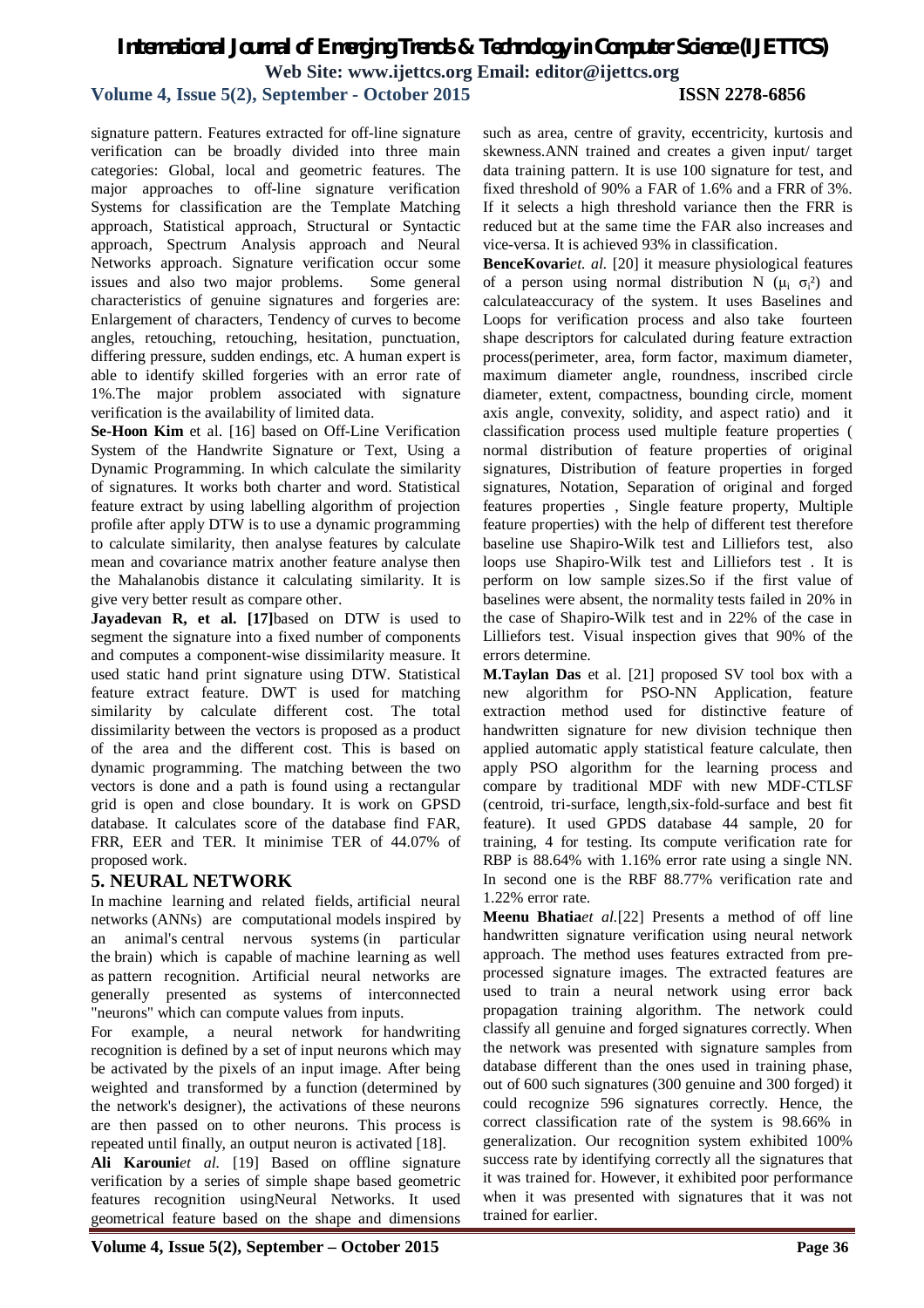**Volume 4, Issue 5(2), September - October 2015 ISSN 2278-6856**

**Alan McCabe***et al***.** [33] presents a method for HSV by using NN architecture. Various static (e.g., height, slant, etc.) and dynamic (e.g., velocity, pen tip pressure, etc.) signature features are extracted and used to train the NN. Several Network topologies are tested and their accuracy is compared. The resulting system performs reasonably well with an overall error rate of 3*.*3% being reported for the best case.

**MadasuHanmandlu***et al*. [34] proposed automatic offline signature verification and forgery detection system based on fuzzy modelling. This system uses the Takagi– Sugeno (TS) model incorporated with structural parameters to take account of local variations in the characteristics of the signature. It is used synthetic database and tested on genuine, skilled signature, unskilled signature and random signatures.

#### **6. PIXEL MATCHING TECHNIQUES**

Pixel-based techniques it is detect statistical anomalies introduced at the pixel level. The basic idea of the pixel based data hitting method is to use pixel coordinate  $(x, y)$ and surrounded by a predefined locality set  $\Box$  (x, y) such that  $f(x, y)=Sb$ , where  $f$  is the drawing out function and Sb, is the message digit in array notational structure to be covered.

For example, the two binary images, assuming that are same resolution and same orientation of object in the images, the most sensitive for similarity comparison between the images will be to do an exact pixel by pixel matching. It is like overlaying two shapes one on top of the other and seeing how many part of image fit into each other. The part of the image that is in excess is an indicator of how different the given image.

**Indrajit Bhattacharya** *et al.* [28] proposed an offline signature verification and recognition system by pixel matching technique. It is used statistical measure for feature extract and for verification uses SVM, ANN get result and compare PMT. The best result gives PMT as compare to both methods.

**Abu Shamim Mohammad Arif***et al.* [35]proposed method based on peak and curve matching. It can perform peak detection, such as threshold peak detection and curve-fitting-based peak detection. False Acceptance Rate (FAR) and False Rejection Rate (FRR) are 1.38 % and 13.75% respectively.

**Ashwin C S** *et al*. [36] proposed offline signatures by taking a boundary of the entire signature and do the pixel comparison. Detection process is done after data acquisition and pre processing. It used synthetic database, the experimental result shows that 50% of accurate matching with the existing one from the database.

**Deepak Tiwari***et al.* [37] proposed an intelligent neural network that work on the feature like pixel density method, directional method and mix both method together .and compared both the result and which of the best. For the proposed system the features which are extracted are the pixel density of the signature and the directional feature of the signature.

### **7. STATISTICAL METHODS**

In offline signature verification play an important role of statistical methods. Statistical methods is used for probabilistic description and classification of (different parts of) the images and for their quality estimation. Statistical parametersuse characterizes the content of an image and its texture. Statistical method categorizes into three types such as first-order (one pixel), second-order (two pixels) and higher-order (three or more pixels) statistics. The first-order statistics calculate approximately properties (e.g. average and variance) of individual pixel values and ignoring the spatial interaction between image pixels, whereas second- order and higher order statistics calculate approximately properties of two or more pixel values going on at specific locations relative to each other. So, first order measures are statistics calculated from the original image values like variance, mean, standard deviation etc. and do not consider pixel neighbourhood relationships.

Histogram based approach is based on the intensity value concentrations on all or part of an image represented as a histogram. Common features include moments such as mean, variance, dispersion, mean square value or average energy, entropy, skewness and kurtosis. Images can also be represented with high-order statistical parameters computed from co-occurrence or run-length matrices or from frequential approaches [1].

**Jing Wen***et.al.*[23]This paper based two models for rotation invariant structure feature to rectify theproblem: Mahalanobis Distance –based model and ring Hidden Markov Model (HMM). In this paper, it focuses on ring HMM model**.**It motivates to design the following RPF to deal with the rotation problem. The ring peripheral features (RPF) or transformation-ring-projection (TRP) are use feature extracted (global shape features based on the projection of the signature and local grid features), then sets the threshold decision for optimal results.The proposed methods were evaluated on a self-made signature database which consists of 1320 genuine signatures and 1320 skilled forgeries. These signatures gathered from 55 volunteers who contributed 24 signatures, 12 other persons were recruited for providing forgeries, and each person imitated two signatures for each of the 55 subjects after practice for a while. It compares self-made database with MCYT database for offline signature.

**J.F. Vargas** *et.al.*[24] In the paper focus on feature based on grey level information from images containing handwritten signature, especially for ink distribution along traces delineating the signature. Textural analysis methodology used for rotation and luminance invariance. This method executes on global image level and calculates the grey level variations in the image by the use of statistical texture features. Using histogram eliminates the power of different writing ink pens through the signers. Least squares support vector machines (LS-SVM) reformulations to standard SVMs, which lead to solving indefinite linear (KKT) systems. It is used MCYT and GPDS database for processing and it gave very good results; it is processed using grey level information that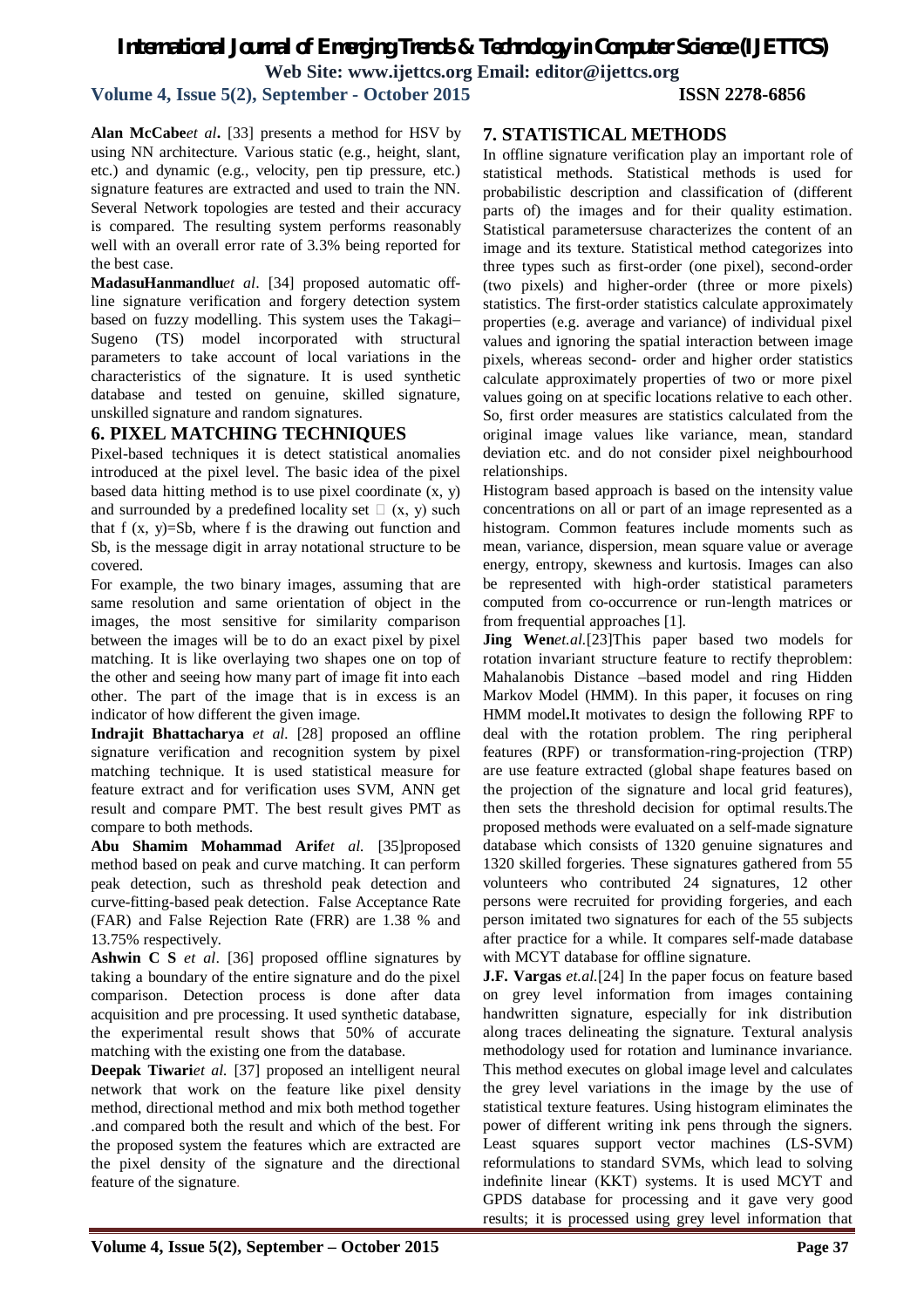**Volume 4, Issue 5(2), September - October 2015 ISSN 2278-6856**

achieved EER is 16.27% and 12.82% in the performance. It is simple and low computational cost segmentation algorithm.

**Rajesh Kumar***et. al.* [25] proposed based on the surroundedness property use for skilled forgery verification. It extractsthe feature information like connectivity among pixels, curvilinear nature of strokes and local density of black pixels that can adequately describe the signature .It is use four statistical measure. To measure surroundedness at a distance r, the circle of radius r is determined using Chebyshev distance which is a special case of Minkowski distance. The proposed feature is a special case of colour correlogram where only one colour (black) is considered. Some statistical features are: entropy, first order moment, second and third order moment for calculates frequency distribution. For analysis of feature selection techniques may be divided into two categories: Filter and Wrapper methods. It is compare performances of MLP with various feature selection techniques. Experiments are carried out on two databases, GPDS300 corpus and CEDAR. In this paper, always measure accuracy of the proposed system at equal error rate (EER), which is nothing but (100-EER). For CEDAR and GPDS300 databases, to get accuracy of ERR are 91.67 % and 86.24 % respectively.

**Kai Huang***et al*. [26] based on the combine the static image pixel features and pseudo-dynamic structural feature. It introduced directional frontier feature of a signature image is transformed from pixels into a set of stroke like DF-curve. It is used two models: Pixel feature based signature model and Structural feature model. The structural distance metric is formulated to organize whenever an input signature image consider as the genuine samples. The functional distances between related strokes are computed in the detailed verification with the aid of B-spline curves. It consist 8904 signature images. These images train neural network for the verification process. Approximately 20% of the total input signatures are examined by the structural matching algorithm for original is FAR is 84.9%, FRR is 2.2% and forgery FAR is 3.6%, FRR is 76.6%. In the second classification, it can show accept rate for genuine signature is 68.8% and 23.2% for forgery while it can show reject rate for genuine is 31.2% and 76.8% for forgery. In the combined classifier, it can show accept rate for genuine signature is 93.7% and 8.2% for forgery while it can show reject rate for genuine is 6.3% and 91.8% for forgery.

**Bai ling Zhang** *et al*. [39] introduces a simple and efficient approach called Kernel Principal Component Self-regression (KPCSR) that can be applied to off-line signature recognition and verification. The technique is based on first performing Kernel Principal Component Analysis (KPCA) in the kernel space and then applying self-regression from the extracted features (kernel principal components). Using a benchmarking signature database gpds, experimental results have supported the effectiveness of the proposed model. And the performance of KPCSR based signature recognition scheme has also been substantiated by experiments.

#### **Reference**

- [1]. http://www.researchgate.net/post/What are various s tatistical\_parameters\_used\_in\_image\_processing
- [2]. E.J.R. Justino , F.Bortolozzi, R.Sabourin, " An Offline Signature Verification using HMM for Random, Simple and skilled forgeries", Proceeding of the sixth International Conference on Document Analysis and Recognition, Seattle, WA, USA, pp. 1031-1034.
- [3]. A.Piyush Shaker, A.N.Rajagopalan, "Off-line Signature Verification using DTW", Processing of the Pattern Recognition Letter, vol. 28 pp. 1407-1414.
- [4]. J.R. Justino, F.V Bortolozzi, R. Sabourin, "A comparison of SVM and HMM classifiers in the offline signature verification", Proceedings of the Elsevier, Pattern Recognition Letters, vol. 26, no. 9, pp. 1377-1385,2005.
- [5]. E.J.R.Justino, F.Bortolozzi, R. Sabourin, "Off-line signatureverification using HMM for random, simple andskilled forgeries" Proceedings of the Sixth InternationalConference on Document Analysis and Recognition, pp.1031–1034, 2000.
- [6]. Katsuhiko Ueda, "Investigation of Off-Line JapaneseSignature Verification Using a Pattern Matching", proceeding of the 7th ICDAR, 2003.
- [7]. E.Frias-Martinez, A.Sanchez et al., "Support Vector Machine versus Multi-layer Perceptrons for Efficient Off-line Signature Verification", Proceedings of the Science Direct, Engineering Application of Artificial Intelligence, vol.19, pp. 693-704, 2006.
- [8]. YaregalAssabie, Josef Bigun et al., "Offline Handwritten Amharic Word Recognition", Proceeding of the Pattern Recognition Letters, vol.32,pp. 1089-1099, 2011.
- [9]. Olivier Chapelle, Patrick Haffner et al., "Support Vector Machines for Histogram Based Image Classification", Proceedings of the IEEE Transaction on Neural Network vol.10, No. 5, pp. 1055-1064, 1999.
- [10].Le Hoang Thai, Tran Son Hai et al., "Image Classification using Support Vector Machine and Artificial Neural Network", Proceedings of the Information Technology and Computer Science, vol. 5, pp. 32-38, 2012.
- [11].XiaojunWang,Changai Yang et al., "Adaptive Weighted Least Squares SVM based Snowing Model For Image Denoising", Proceedings of the International journal of Wavelets Multiresolution and Information Processing vol. 11,no. 6, pp. 1350043(1)- 1350043(25), 2013.
- [12].http://en.wikipedia.org/wiki/Dynamic\_time\_warping
- [13].InanGuler, MajidMeghdadi' "A Different Approach to Offline Handwritten Signature Verification Using the Optical Dynamic Time Warping Algorithm", Proceeding of the Pattern Recognition, vol. 18, pp. 940-950, 2008.
- [14].A.PiyushShanker, A.N.Rajapalan, "Off-line Signature Verification Using DTW", Proceeding of the Pattern Recognition Letters, vol. 28, pp. 1407- 1414, 2007.